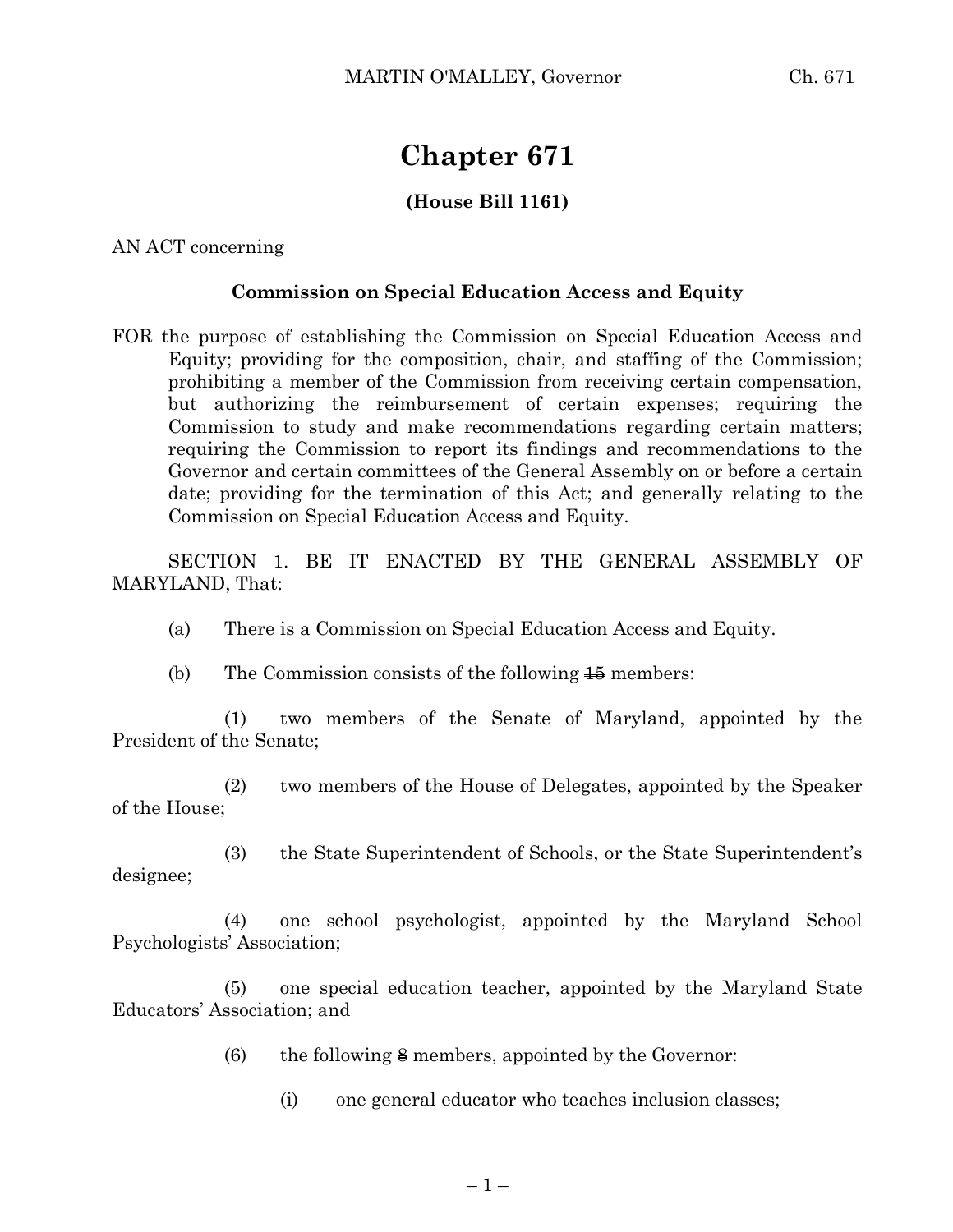## Ch. 671 2013 LAWS OF MARYLAND

(ii) one representative of the Maryland Association of Boards of Education;

(iii) one administrative law judge with experience in special education appeals;

(iv) one representative of the Maryland Disabilities Law Center;

(v) one parent of a student with severe and profound disabilities who has an Individualized Education Plan Program;

(vi) one parent of a student with a mild to moderate learning disability who has an Individualized Education Plan Program;

(vii) one parent of a student with an Individualized Education Plan under Section 504 of the Rehabilitation Act of 1973; and

(viii) (vii) one representative of the Maryland Parent Teacher Association;

(viii) one representative of the Maryland Department of Disabilities;

(ix) one representative of the Public School Superintendents' Association of Maryland;

(x) one parent of a student with an emotional disability who has an Individualized Education Program;

(xi) one parent of a student with autism spectrum disorder who has an Individualized Education Program;

(xii) one representative of a nonpublic special education school;

(xiii) one representative from the Maryland Speech–Language Hearing Association; and

(xiv) two representatives from the Education Advocacy Council *Coalition; and*

*(xv) two representatives who are public school employees who work with and are familiar with the Individualized Education Plan process*.

(c) The Governor shall designate the chair of the Commission.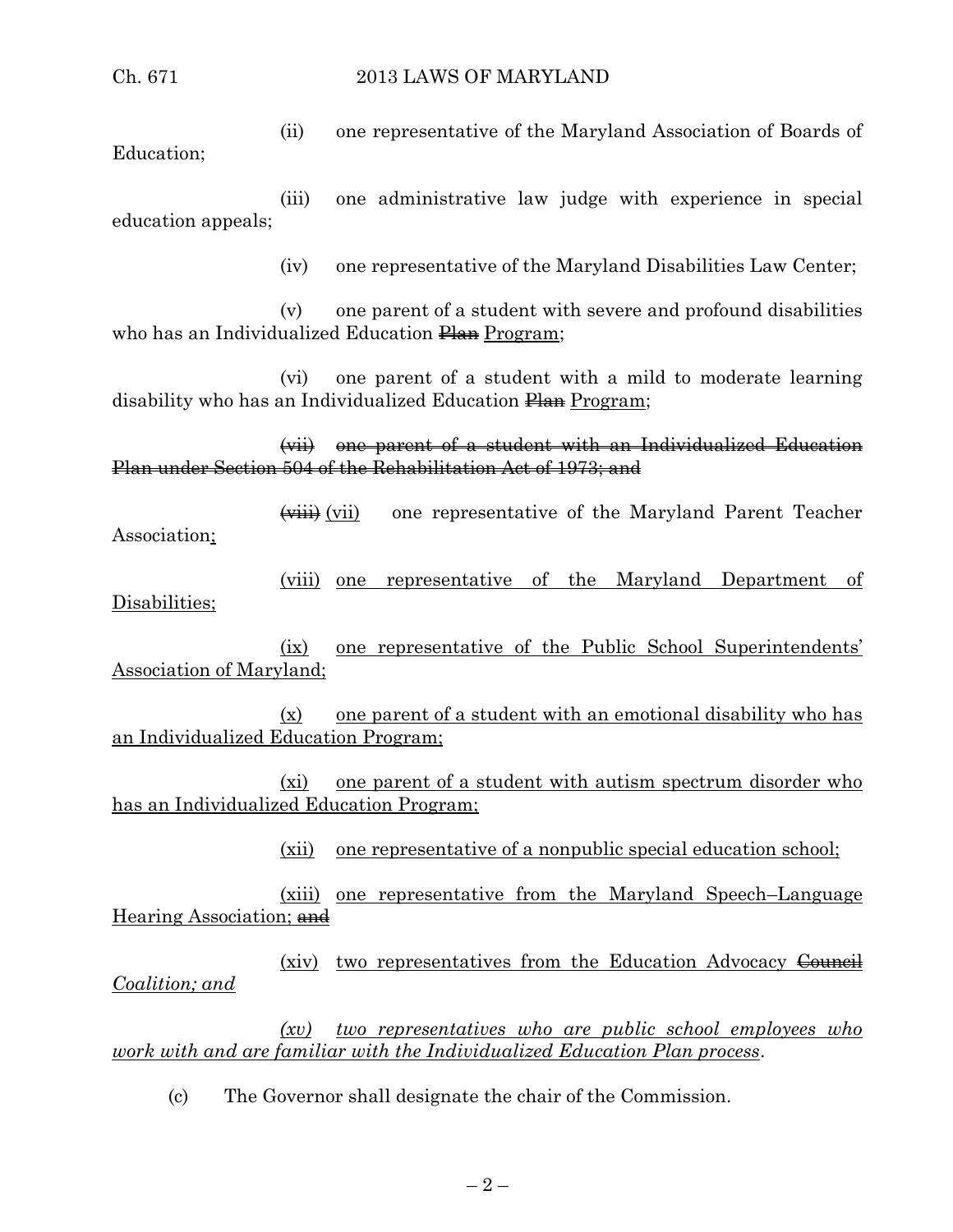(d) The State Department of Education shall provide staff for the Commission.

(e) A member of the Commission:

(1) may not receive compensation as a member of the Commission; but

(2) is entitled to reimbursement for expenses under the Standard State Travel Regulations, as provided in the State budget.

(f) The Commission shall study:

(1) the extent to which parents and guardians of students with disabilities are made aware of their rights under the Individuals with Disabilities Education Act (20 U.S.C.  $\S$  1400 et seq.)<del>, Section 504 of the Rehabilitation Act of 1973</del> (29 U.S.C. § 701), and State law and regulations relating to children with disabilities and potential ways to improve the awareness of these rights;

(2) disparities and potential methods for eliminating any disparities based on race, national origin, and limited English proficiency in the following areas:

(i) knowledge of and access to special education services;

(ii) rights under the Individuals with Disabilities Education Act and Section 504 of the Rehabilitation Act of 1973;

(iii) access to and participation in Individualized Education Plan Program mediation and appeals; and

(iv) access to and participation in free and reduced price meals;

(3) effects of workload, caseload, and paperwork requirements related to the special education process on the ability of educators to provide a free and appropriate public education as guaranteed under federal law, and potential methods for mitigating these factors;

(4) concerns about equity between the parties in special education due process hearings, and potential methods for improving the process, including the viability of establishing a system of voluntary binding arbitration in these cases as an alternative method of resolving disputes; and;

(5) the State and local costs of all proposals considered or recommended by the Commission; and

 $\left(\frac{1}{2}\right)$  (6) any other issues related to access and equity in the provision of special education services under federal and State law identified by the Commission.